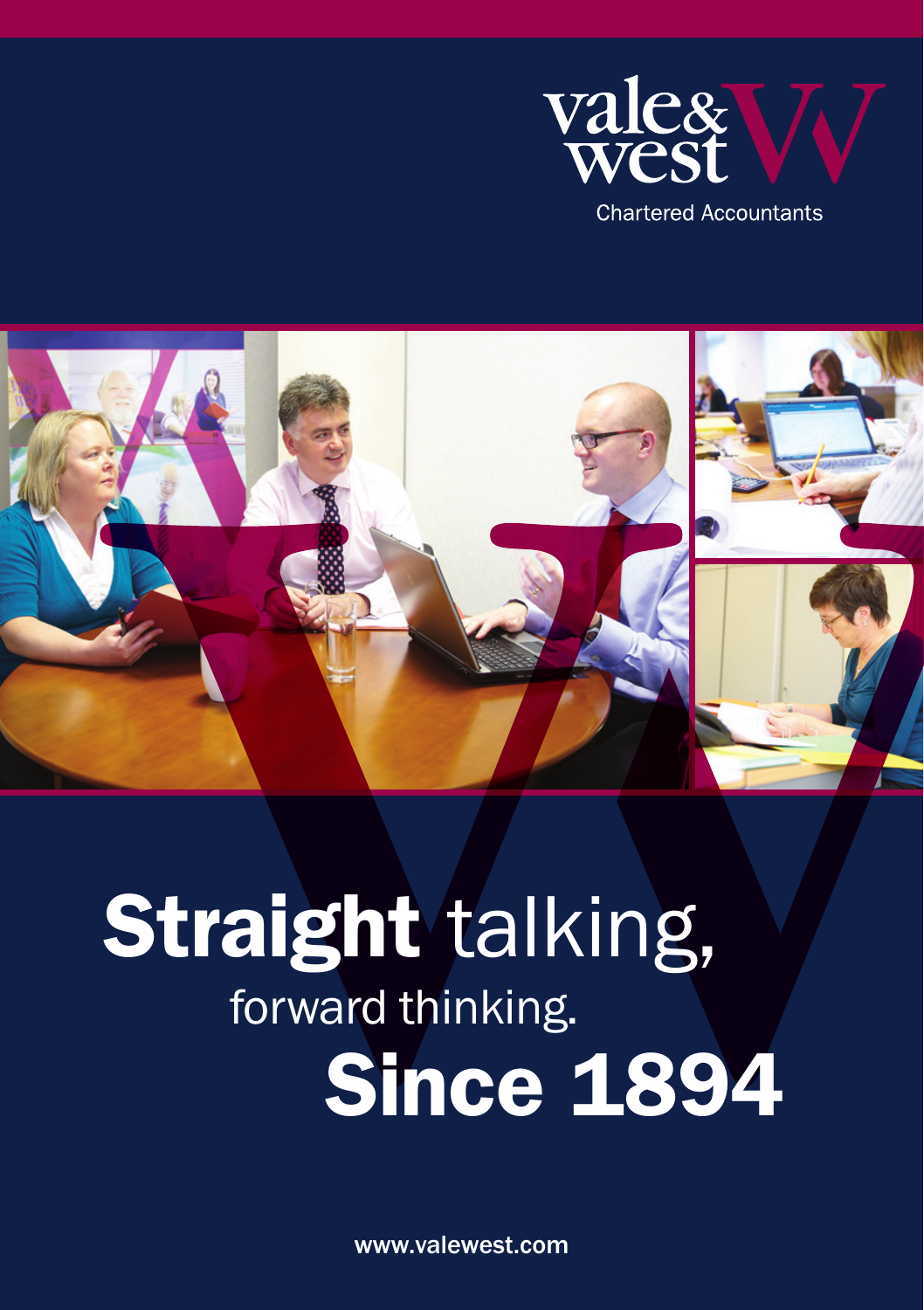## that instills and underpins your future **Experience** confidence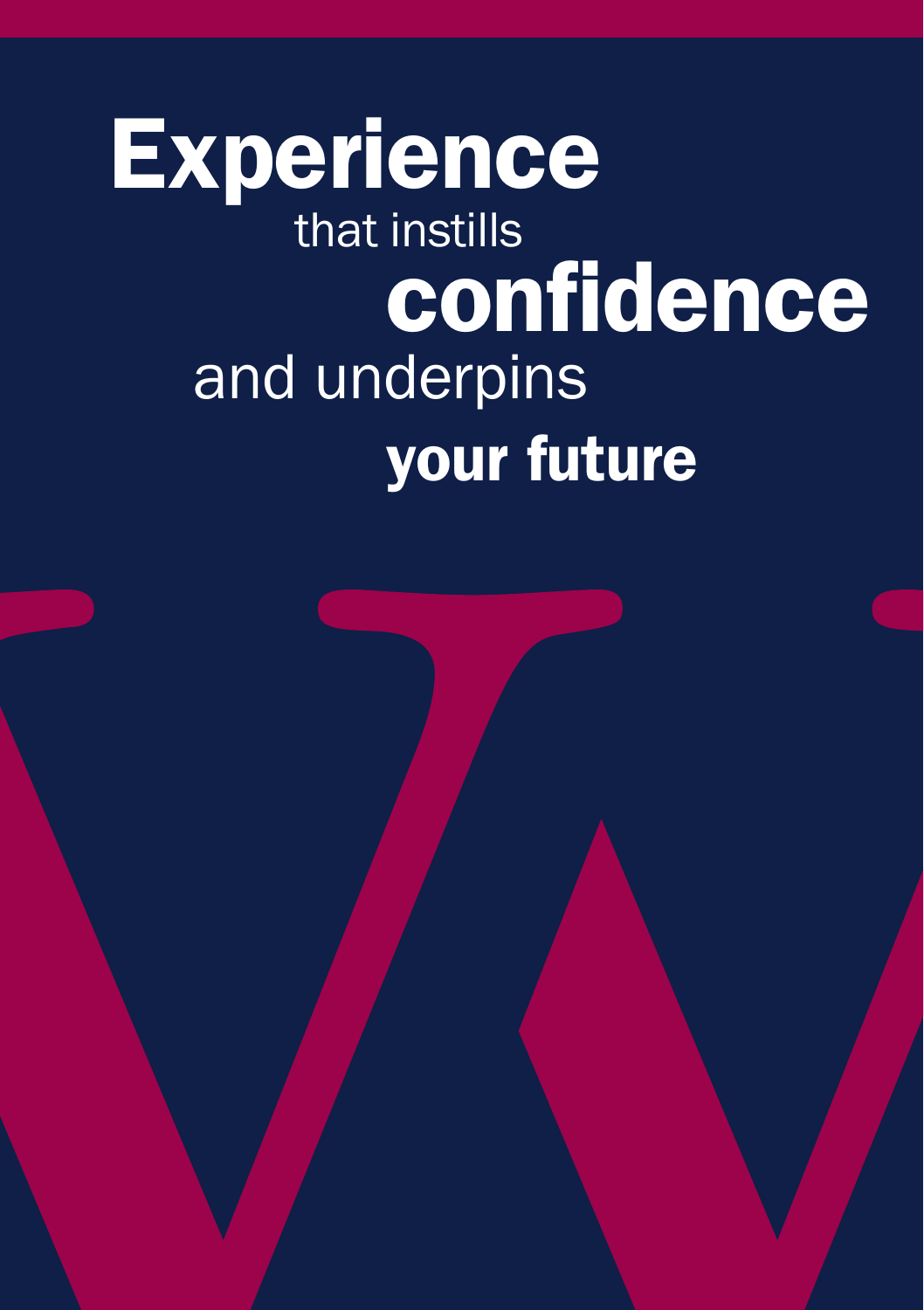### Tradition and progress

Our firm has a proud past, but our clients' world is in the future, and we exist today to serve them as best as we can – for all their tomorrows.

Our longevity and experience means that whatever your needs, we can help. We have knowledge and skills across the business life-cycle; from an embryonic start-up to a sale, or growth to a mature business and beyond.

But we are not complacent. We keep abreast of changes in regulatory and financial fields, continually seeking out new opportunities for clients.

While maintaining our traditional qualities of professionalism, integrity, reliability, efficiency, flexibility, respect, and personal value-for-money service, we keep an open mind to 21st century progress.

We may work with balance sheets, but our chief concern is for people – their jobs, their company's future, a business owner's lifework.

- We gain 80% of our clients by recommendation
- More than 60% of clients have been with us over 10 years
- Nearly 10% have been clients for longer than 30 years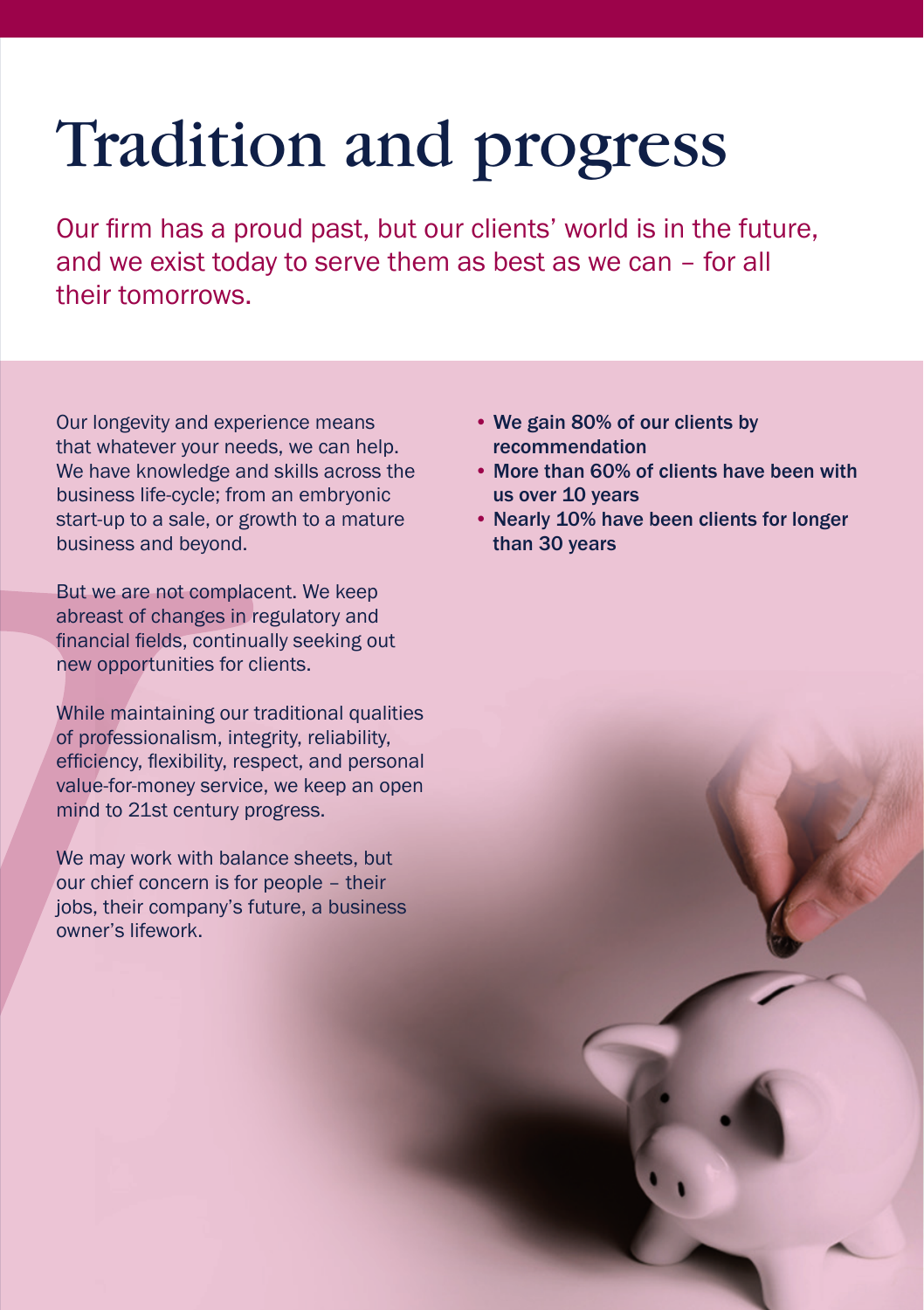### Straight talking

Many accountants convey a mystique to their work. We don't. We tell it the way it is, provide solutions, then get on with the work.

We understand the way our clients operate, because our partners are owner-managers and businessmen too. We face similar challenges to the many entrepreneurial and small to medium-sized companies that we assist.

We understand that you want us to provide answers not problems, to give clear jargon-free advice so you can make well-informed decisions.

Don't expect us to be 'yes-men'. People come to us for professional accountancy and taxation advice. We give it. And since we are independent, that service is totally impartial.

Our independence enables us to begin every new client challenge with a free-thinking approach, to provide more choice and tailor better solutions, to manage any query arising with a fresh eye.

Leaving you with peace of mind and the confidence to focus on running your business, achieving your personal goals, and enjoying life to the full.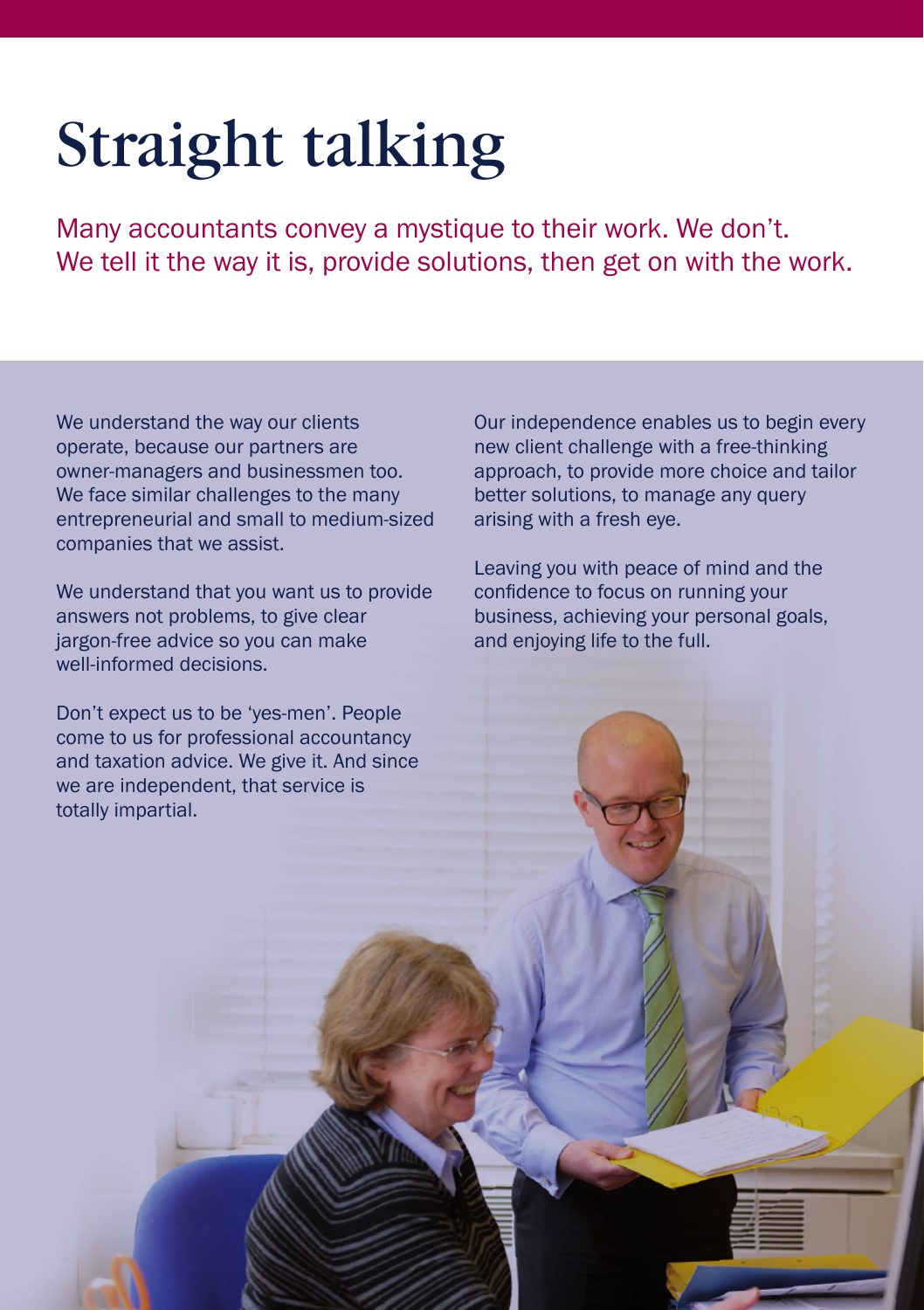### Forward thinking

Whatever your business or personal circumstances, our objective to is to add value to your life.

Our aim to is work closely with clients, building strong mutually beneficial relationships, planning the future together.

By gaining a full understanding of our clients' businesses or personal requirements, we confidently provide the best possible advice and services, and most suitable solutions.

By developing solutions that build a robust financial framework for your company, or highlighting investment opportunities that can secure the monetary future for your business or your loved ones, we believe we achieve our added-value objective.

Over time, members of our firm have become valued advisers to many clients; being tactful and trustworthy when handling their work, and prepared to 'go the extra mile' because of the bond of respect forged between them.

Stable and lasting client-adviser relationships continue to be created by our professional team of accountants and business advisers. We take pride and satisfaction in that positive dynamic – and invite you to sample it.

# Service and solutions that add value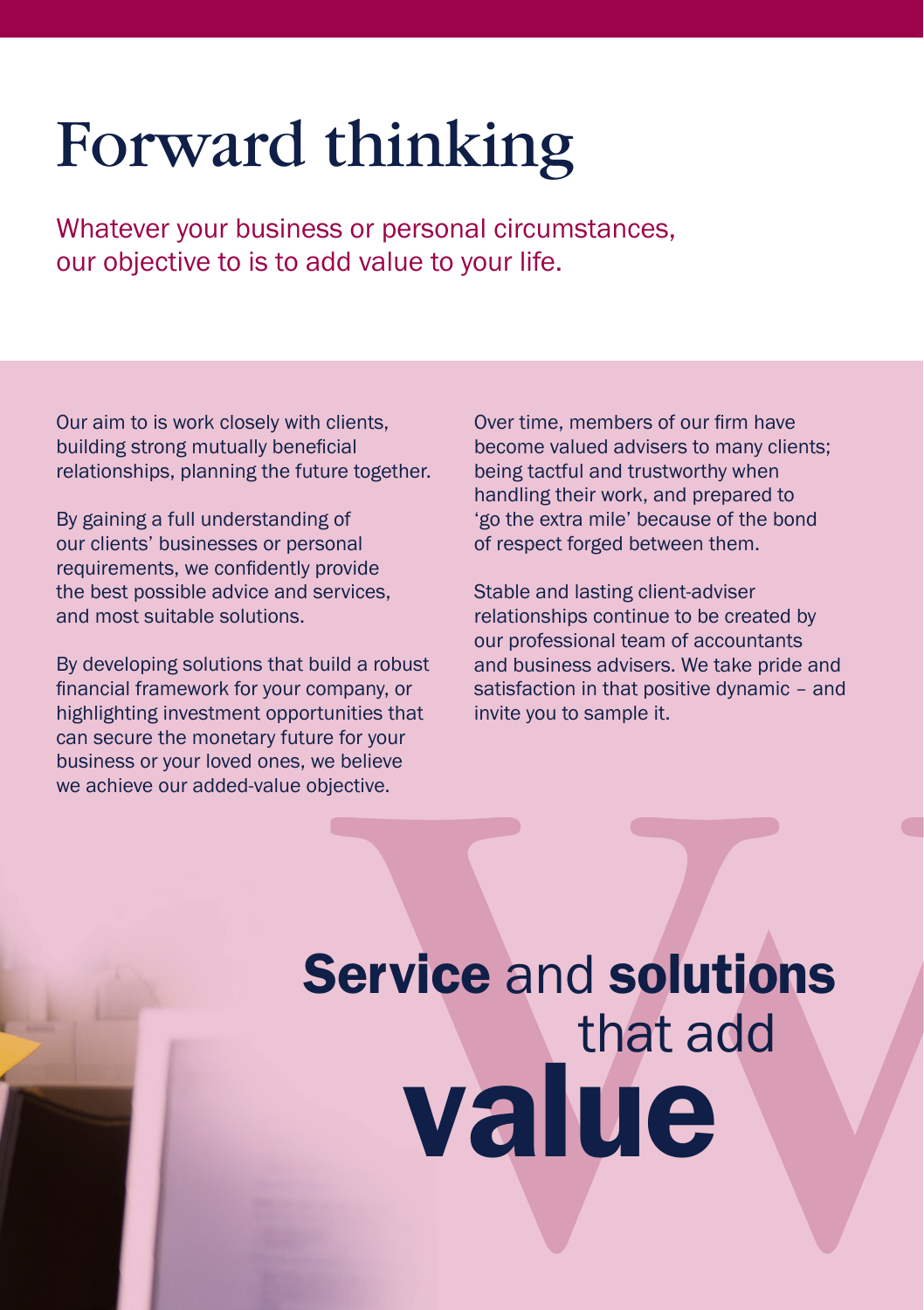### Client focused

Trusted, discreet and enduring professional assistance. Our clients are important to us – without clients, we have no business.

That's why we focus on providing informed, trusted and discreet advice while maintaining high-quality enduring service standards – improving our professional offering wherever we can in order to exceed your business or personal expectations. Our services include:

#### Audit and Accounts

- Statutory audits
- Regulated audits
- Accounts preparation

#### Support Services

- Management accounts and information
- Payroll
- Bookkeeping and VAT returns
- Company secretarial

#### Business Planning and Direction

- Budgets, business plans and forecasts
- Succession and exit route-planning
- Business acquisition and disposal support
- Due diligence and reports to financial institutions
- Liaising with banks and other institutions

#### Business Start-Up

- Company formation
- Advice on financing a new business
- Securing start-up funds
- Structuring of business
- Financial planning
- Development of management information systems

#### Consultancy and Systems Advice

- Management consultancy
- IT advice on accounting and payroll systems
- Tailored financial management systems
- Accounts software training

#### **Taxation**

#### Business Taxation

- Corporation tax advisory and compliance services
- Value Added Tax
- Employment taxes (PAYE and NIC)
- HMRC tax investigations

#### Personal Taxation

- Self-Assessment compliance
- Personal tax planning
- Estate and trust tax planning
- Capital Gains Tax
- HMRC tax investigations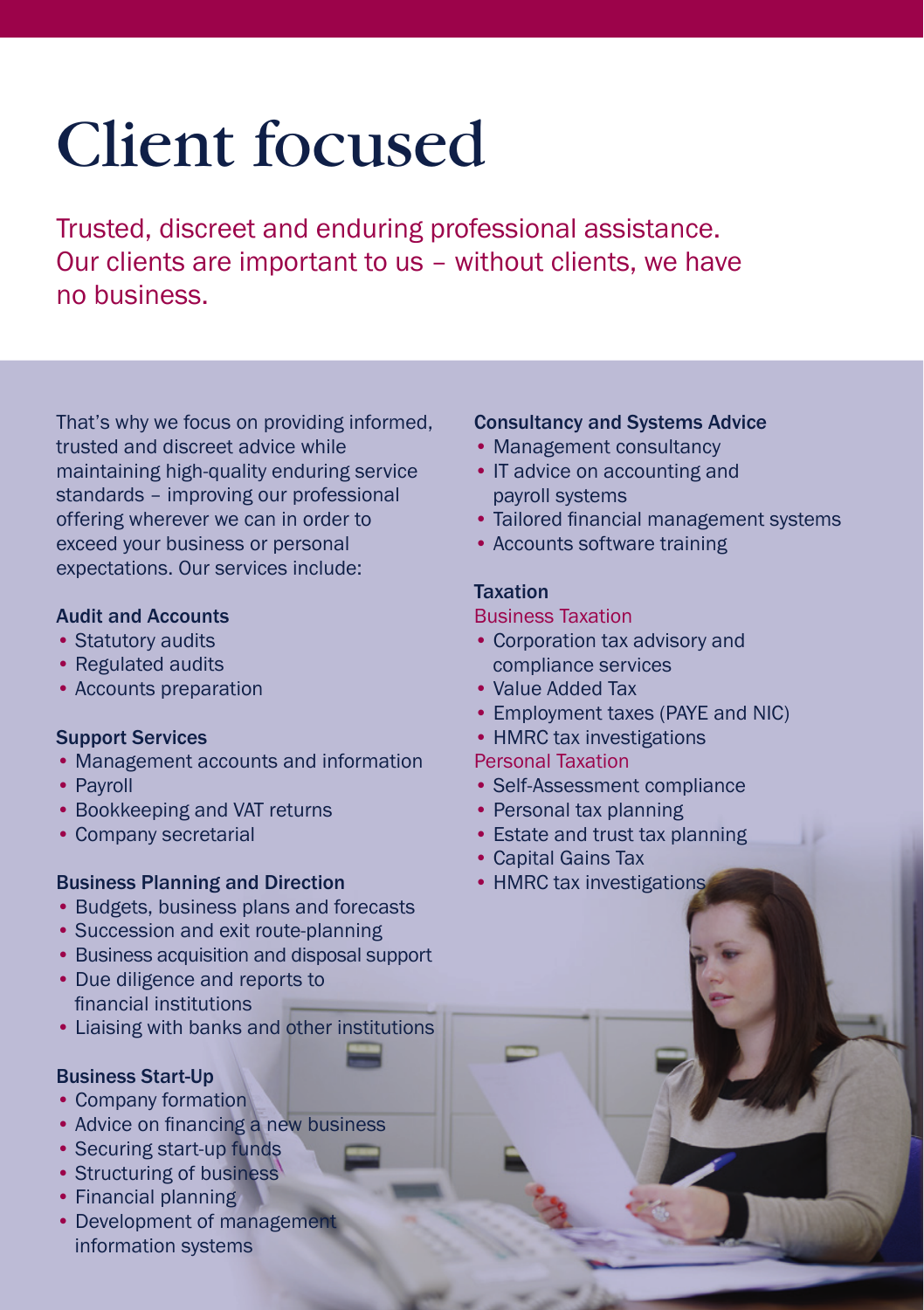

#### Our fees

Our business is about supplying clients with excellent service and advice – for which we charge a fee. There'll be no surprises. We agree fees and payment terms in advance, are happy to undertake fixed fee project work, and we pre-warn our clients of any non-contracted costs before they are incurred – so that they can always plan ahead with certainty.

The partners of Vale & West are qualified as Chartered Accountants with the Institute of Chartered Accountants in England and Wales.

As part of the ICAEW's Business Advice Service, Vale & West offers SMEs and start-ups an initial consultation free of charge.

Vale & West is registered to carry on audit work in the United Kingdom and Ireland, and regulated for a range of investment business activities by the Institute of Chartered Accountants in England and Wales.

Vale & West is a trading style of Vale & West LLP. Vale & West LLP is a limited liability partnership registered in England and Wales No.OC374619 whose registered office is at Victoria House, 26 Queen Victoria Street, Reading, RG1 1TG. All references to the term 'partners' is in respect of members of the LLP. A full list of members is available at the Registered Office.